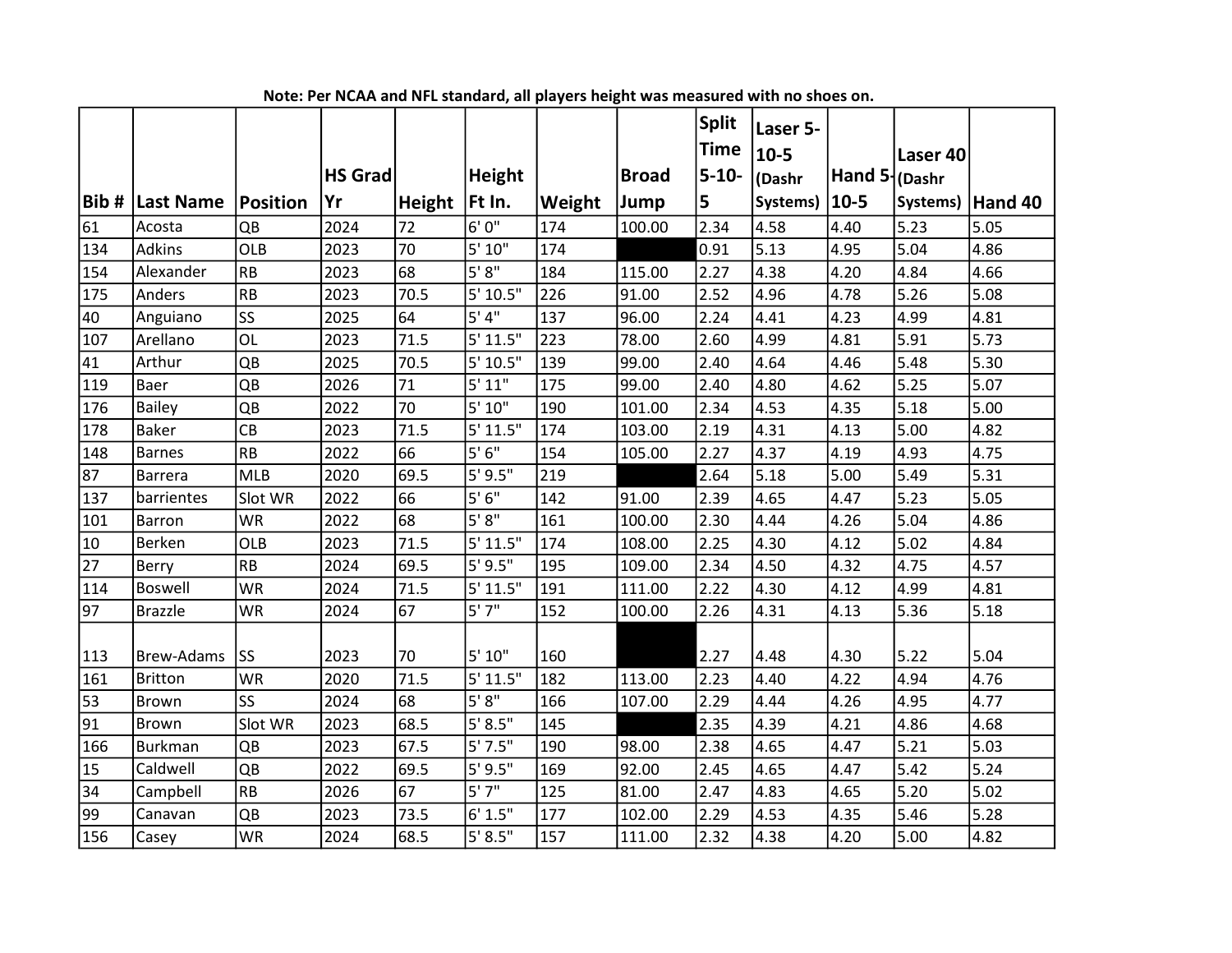| 109          | Castro         | SS         | 2024 | 67.5 | 5'7.5''    | 154 | 105.00 | 2.25 | 4.32 | 4.14 | 5.12 | 4.94 |
|--------------|----------------|------------|------|------|------------|-----|--------|------|------|------|------|------|
| 79           | Chapa          | DE         | 2022 | 74.5 | $6'$ 2.5"  | 172 | 99.00  | 2.30 | 4.50 | 4.32 | 5.24 | 5.06 |
| 150          | Chavez Jr.     | QB         | 2024 | 70.5 | 5' 10.5"   | 172 |        | 2.31 | 4.45 | 4.27 | 5.37 | 5.19 |
| 180          | Cooper         | WR         | 2025 | 72   | 6'0''      | 143 | 107.00 | 2.30 | 4.43 | 4.25 | 4.90 | 4.72 |
| 38           | Cordova        | OL         | 2023 | 73.5 | 6' 1.5"    | 299 | 73.00  | 2.85 | 5.60 | 5.42 | 6.28 | 6.10 |
| 42           | Cousin         | DE         | 2024 | 73   | $6' 1''$   | 211 | 105.00 | 2.35 | 4.59 | 4.41 | 5.31 | 5.13 |
| 13           | Crayton        | Slot WR    | 2022 | 66   | 5'6''      | 142 | 106.00 | 2.25 | 4.33 | 4.15 | 4.95 | 4.77 |
| 116          | Dale           | QB         | 2023 | 71   | 5' 11"     | 195 | 102.00 | 2.17 | 4.28 | 4.10 | 5.17 | 4.99 |
| $\mathbf{1}$ | Davis          | OL         | 2025 | 71.5 | 5' 11.5"   | 278 | 82.00  | 2.66 | 5.25 | 5.07 | 6.10 | 5.92 |
| 111          | Davis          | RB         | 2025 | 66   | 5'6''      | 176 | 89.00  | 2.40 | 4.61 | 4.43 | 5.32 | 5.14 |
| 3            | Dawson         | OL         | 2023 | 69.5 | $5'$ 9.5"  | 270 | 86.00  | 2.48 | 4.89 | 4.71 | 5.83 | 5.65 |
| 47           | Dees           | DE         | 2024 | 73.5 | 6' 1.5"    | 207 | 95.00  | 1.63 | 4.18 | 4.00 | 5.11 | 4.93 |
| 96           | <b>Dickens</b> | QB         | 2024 | 71.5 | 5' 11.5"   | 182 | 113.00 | 2.52 | 4.68 | 4.50 | 5.04 | 4.86 |
| 85           | <b>Dickey</b>  | QB         | 2024 | 68.5 | 5' 8.5"    | 190 | 107.00 | 2.21 | 4.34 | 4.16 | 4.90 | 4.72 |
| 86           | Dickey         | DE         | 2025 | 71.5 | 5' 11.5"   | 258 | 82.00  | 2.56 | 5.21 | 5.03 | 5.64 | 5.46 |
| 172          | Dickmann       | Slot WR    | 2023 | 71   | 5' 11"     | 169 | 104.00 | 2.23 | 4.24 | 4.06 | 4.83 | 4.65 |
| 124          | Digebjerg      | WR         | 2023 | 74.5 | $6'$ 2.5"  | 180 | 101.00 | 2.37 | 4.60 | 4.42 | 4.96 | 4.78 |
| 144          | Dillard        | DE         | 2022 | 70   | $5'$ $10"$ | 188 | 103.00 | 2.52 | 5.05 | 4.87 | 5.43 | 5.25 |
| 142          | Dobson         | <b>WR</b>  | 2020 | 67.5 | 5'7.5''    | 141 | 95.00  |      |      |      | 5.36 | 5.18 |
| 120          | Donner Jr      | DE         | 2024 | 69.5 | $5'$ 9.5"  | 258 | 91.00  | 2.42 | 4.69 | 4.51 | 5.71 | 5.53 |
| 89           | Dorsey         | QB         | 2020 | 74   | 6'2''      | 219 |        | 2.50 | 4.82 | 4.64 | 5.38 | 5.20 |
| 160          | <b>Drake</b>   | QB         | 2024 | 69   | 5'9''      | 147 | 101.00 | 2.31 | 4.59 | 4.41 | 4.96 | 4.78 |
| 9            | <b>DuBose</b>  | <b>TE</b>  | 2024 | 72.5 | 6' 0.5"    | 179 | 112.00 | 2.10 | 4.27 | 4.09 | 4.98 | 4.80 |
| 106          | Efobi          | Slot WR    | 2022 | 65   | $5'$ $5''$ | 148 |        |      |      |      | 4.95 | 4.77 |
| 88           | Elisarraraz    | <b>WR</b>  | 2024 |      |            | 160 | 101.00 | 0.56 | 4.17 | 3.99 | 5.18 | 5.00 |
| 60           | Farmer         | <b>WR</b>  | 2025 | 68   | $5' 8''$   | 150 | 99.00  | 2.33 | 4.51 | 4.33 | 5.10 | 4.92 |
| 22           | Fernett        | QB         | 2023 | 69.5 | $5'$ 9.5"  | 157 | 99.00  | 2.28 | 4.37 | 4.19 | 5.10 | 4.92 |
| 95           | Flynt          | <b>MLB</b> | 2026 | 71.5 | 5' 11.5"   | 201 | 96.00  | 2.32 | 4.52 | 4.34 | 5.25 | 5.07 |
| 82           | Freeman        | RB         | 2024 | 67   | 5'7''      | 155 | 102.00 | 2.38 | 4.64 | 4.46 | 4.96 | 4.78 |
| 153          | Garza          | DE         | 2022 | 72.5 | 6' 0.5"    | 208 | 94.00  | 2.37 | 4.76 | 4.58 | 5.51 | 5.33 |
| $11\,$       | Gerlich        | QB         | 2025 | 73.5 | 6' 1.5"    | 177 | 102.00 | 2.34 | 4.58 | 4.40 | 5.12 | 4.94 |
| 138          | Gomez          | QB         | 2021 | 71   | $5'$ $11"$ | 204 | 107.00 | 2.48 | 4.51 | 4.33 | 5.18 | 5.00 |
| $70\,$       | Goolsby        | Slot WR    | 2024 | 63.5 | 5'3.5"     | 133 | 102.00 | 2.31 | 4.40 | 4.22 | 5.01 | 4.83 |
| 14           | Gottschalk     | DE         | 2025 | 73   | 6' 1''     | 213 | 99.00  | 2.24 | 4.37 | 4.19 | 5.09 | 4.91 |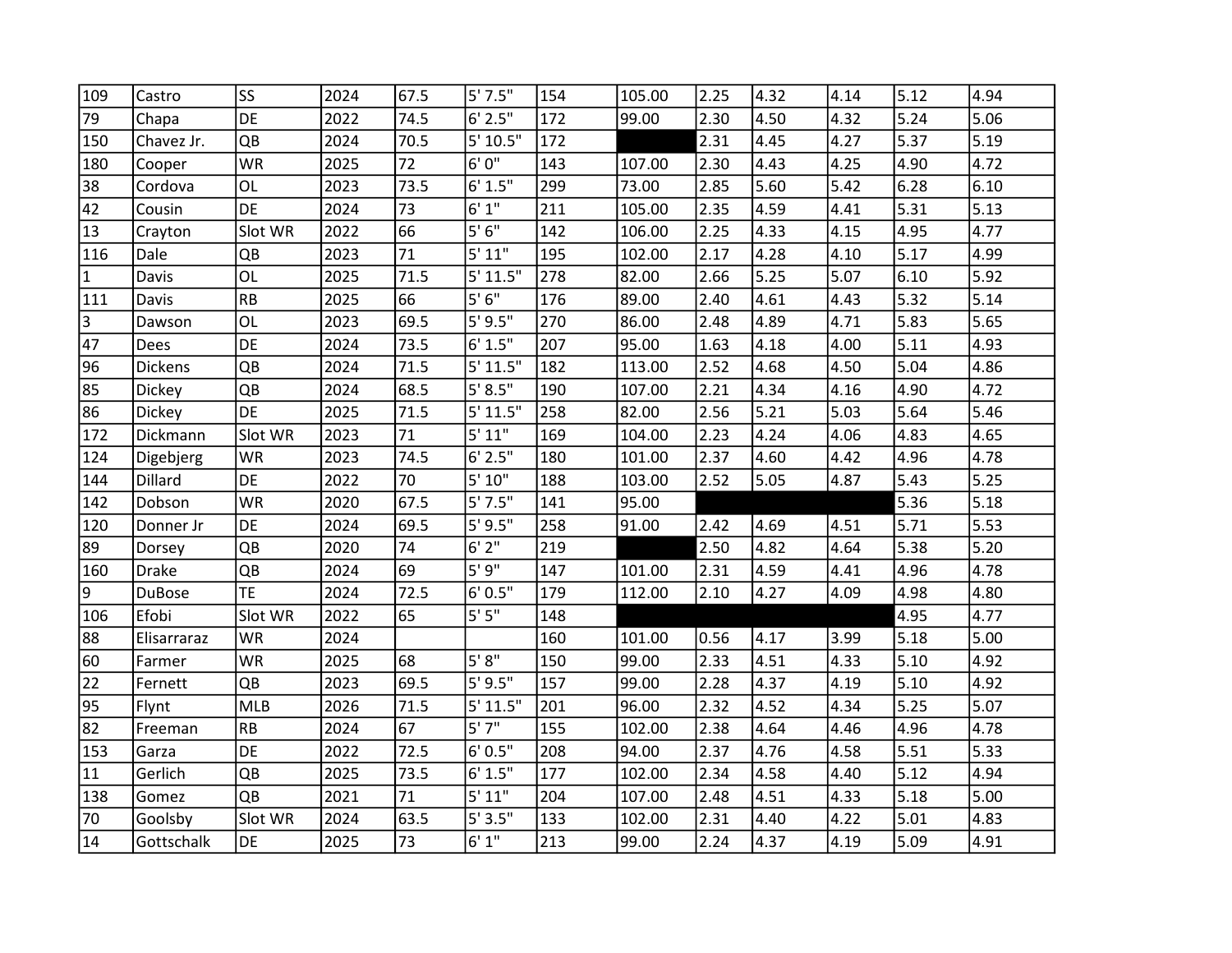| 162            | Greathouse    | SS        | 2022 | 67.5 | 5'7.5''  | 155 |        |      |      |      | 4.93 | 4.75 |
|----------------|---------------|-----------|------|------|----------|-----|--------|------|------|------|------|------|
| 117            | Griffin       | <b>DL</b> | 2023 | 73   | 6'1''    | 288 | 91.00  | 2.58 | 4.97 | 4.79 | 5.53 | 5.35 |
| 173            | Griffin       | QB        | 2023 | 72   | 6'0''    | 181 | 94.00  | 2.33 | 4.53 | 4.35 | 5.52 | 5.34 |
|                | Groteluesche  |           |      |      |          |     |        |      |      |      |      |      |
| 20             | n             | QB        | 2024 | 67   | 5'7''    | 185 | 83.00  | 2.54 | 5.03 | 4.85 | 5.69 | 5.51 |
| 157            | Guenther      | <b>RB</b> | 2023 | 69.5 | 5'9.5''  | 218 | 104.00 | 2.38 | 4.76 | 4.58 | 5.44 | 5.26 |
| 169            | Guyton        | DE        | 2020 | 72.5 | 6' 0.5"  | 270 | 91.00  | 2.41 | 4.97 | 4.79 | 5.73 | 5.55 |
| 59             | Hall          | QB        | 2025 | 68.5 | 5' 8.5'' | 148 | 95.00  | 2.34 | 4.49 | 4.31 | 5.32 | 5.14 |
| 33             | Harris        | QB        | 2026 |      |          |     | 94.00  | 2.41 | 4.70 | 4.52 | 5.52 | 5.34 |
| 44             | Helton        | Slot WR   | 2023 | 69   | 5'9''    | 161 | 106.00 | 2.30 | 4.36 | 4.18 | 4.99 | 4.81 |
| $\overline{7}$ | Hill          | QB        | 2023 | 73   | 6' 1''   | 181 | 110.00 | 2.29 | 4.44 | 4.26 | 4.92 | 4.74 |
| 90             | Hodges        | RB        | 2025 | 63   | 5'3"     | 181 | 91.00  | 2.42 | 4.67 | 4.49 | 5.35 | 5.17 |
|                |               |           |      |      |          |     |        |      |      |      |      |      |
| 77             | Houston       | CB        | 2025 | 68   | 5' 8''   | 135 | 94.00  | 2.36 | 4.58 | 4.40 | 5.11 | 4.93 |
| 128            | Hughes        | <b>TE</b> | 2024 | 68   | 5'8''    | 146 | 90.00  | 2.37 | 4.66 | 4.48 | 5.34 | 5.16 |
| 104            | Huth          | <b>OL</b> | 2024 | 67   | 5'7''    | 196 | 78.00  | 2.56 | 4.96 | 4.78 | 6.00 | 5.82 |
|                |               |           |      |      |          |     |        |      |      |      |      |      |
| 5              | jackson       | <b>RB</b> | 2021 | 68   | $5' 8"$  | 213 | 93.00  | 2.41 | 4.76 | 4.58 | 5.30 | 5.12 |
| 17             | Johnson       | Slot WR   | 2023 | 72.5 | 6' 0.5"  | 205 | 108.00 | 2.33 | 4.51 | 4.33 | 5.30 | 5.12 |
| 32             | Johnson       | FS        | 2024 | 67.5 | 5'7.5''  | 166 | 101.00 | 2.35 | 4.36 | 4.18 | 4.93 | 4.75 |
| 46             | Johnson       | <b>DL</b> | 2023 | 72   | $6'0''$  | 335 | 78.00  | 2.75 | 5.36 | 5.18 | 6.20 | 6.02 |
| 73             | Johnson       | <b>RB</b> | 2023 | 68.5 | 5' 8.5'' | 188 | 99.00  | 2.32 | 4.65 | 4.47 | 5.22 | 5.04 |
| 132            | Johnson       | <b>TE</b> | 2025 | 77.5 | 6' 5.5'' | 213 |        | 2.76 | 5.13 | 4.95 | 5.62 | 5.44 |
| 149            | Johnson       | DE        | 2020 | 70.5 | 5' 10.5" | 275 | 91.00  | 2.60 | 5.07 | 4.89 | 5.79 | 5.61 |
| 174            | Juarez        | RB        | 2020 | 68.5 | 5' 8.5"  | 191 | 107.00 | 2.34 | 4.58 | 4.40 | 5.16 | 4.98 |
| 48             | Keen          | <b>OL</b> | 2023 | 70.5 | 5' 10.5" | 255 | 91.00  | 2.41 | 4.66 | 4.48 | 5.67 | 5.49 |
| 143            | Kendrick      | <b>WR</b> | 2021 | 70   | 5' 10''  | 171 | 110.00 | 2.39 | 4.52 | 4.34 | 4.85 | 4.67 |
|                |               |           |      |      |          |     |        |      |      |      |      |      |
| 133            | Killingsworth | QB        | 2024 | 67   | 5'7''    | 159 | 107.00 | 2.45 | 4.55 | 4.37 | 4.98 | 4.80 |
| 123            | Krackau       | <b>WR</b> | 2023 | 70.5 | 5' 10.5" | 153 | 103.00 | 2.35 | 4.54 | 4.36 | 4.92 | 4.74 |
| 50             | Lawhon        | OLB       | 2023 | 70.5 | 5' 10.5" | 164 | 100.00 | 2.34 | 4.53 | 4.35 | 5.38 | 5.20 |
| 69             | LeBlanc       | <b>WR</b> | 2023 | 70   | 5' 10"   | 209 | 100.00 | 2.27 | 4.40 | 4.22 | 4.95 | 4.77 |
| 163            | Lee           | DE        | 2025 | 72   | 6'0''    | 209 | 99.00  | 2.42 | 4.66 | 4.48 | 5.25 | 5.07 |
| 94             | Lofton        | <b>RB</b> | 2024 | 71.5 | 5' 11.5" | 183 | 101.00 | 2.26 | 4.49 | 4.31 | 4.94 | 4.76 |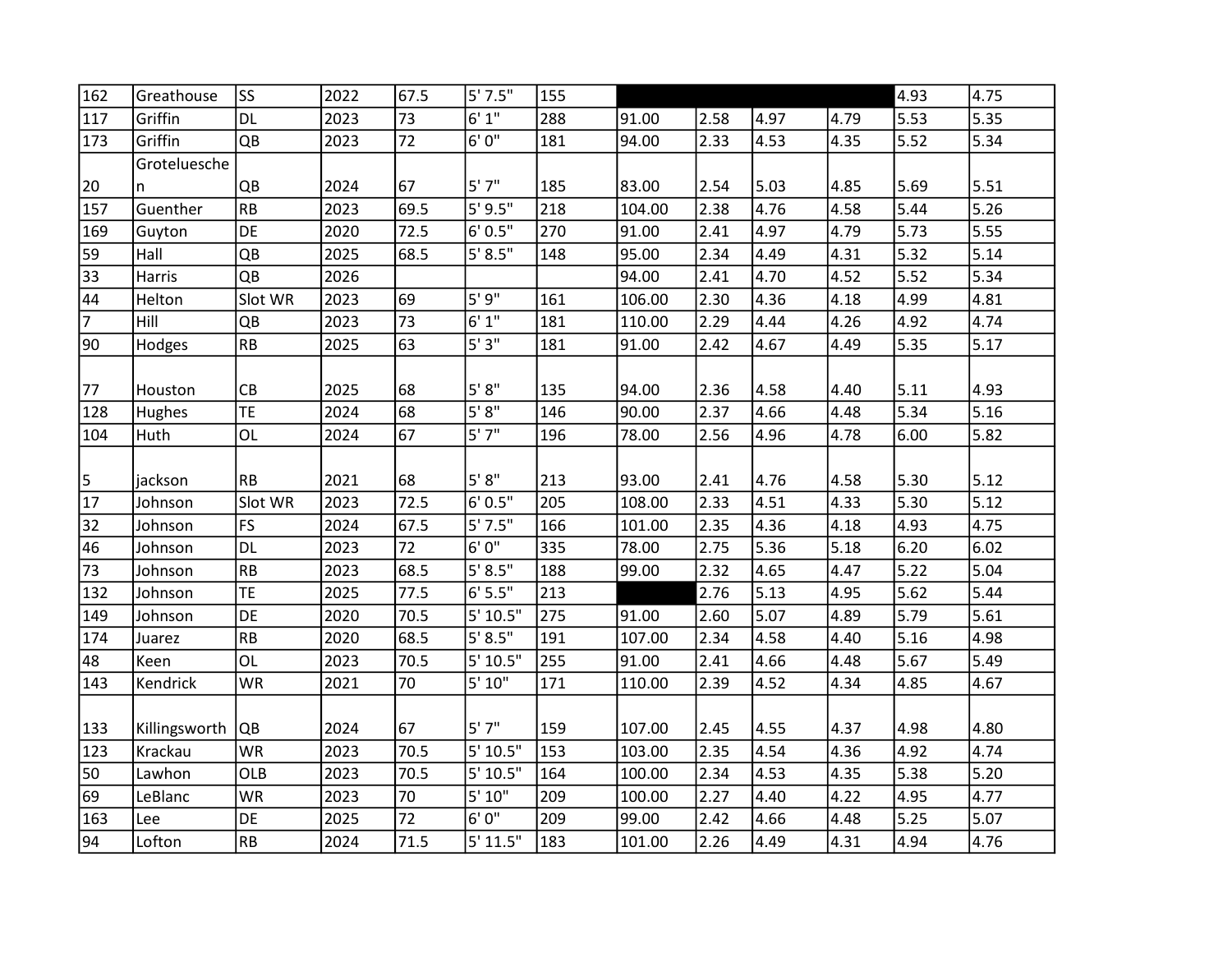| 165 | Lopez           | <b>FS</b>  | 2025 | 68.5 | 5' 8.5''  | 131 | 72.00  | 2.57 | 4.90 | 4.72 | 6.19 | 6.01 |
|-----|-----------------|------------|------|------|-----------|-----|--------|------|------|------|------|------|
| 118 | Lueders         | Slot WR    | 2026 | 66.5 | 5' 6.5''  | 133 | 88.00  | 2.52 | 4.84 | 4.66 | 5.74 | 5.56 |
| 52  | Lyons           | <b>WR</b>  | 2025 | 68   | 5' 8''    | 133 | 104.00 | 2.28 | 4.38 | 4.20 | 4.83 | 4.65 |
| 115 | Manning         | <b>RB</b>  | 2020 | 63.5 | 5'3.5''   | 147 | 94.00  | 2.31 | 4.46 | 4.28 | 4.94 | 4.76 |
| 121 | Manning         | <b>SS</b>  | 2024 | 68   | 5' 8''    | 165 | 93.00  | 2.37 | 4.62 | 4.44 | 5.14 | 4.96 |
|     |                 |            |      |      |           |     |        |      |      |      |      |      |
| 83  | Martinez        | <b>OLB</b> | 2023 |      |           |     | 89.00  | 2.47 | 4.83 | 4.65 | 5.43 | 5.25 |
| 105 | Massey          | <b>TE</b>  | 2024 | 73   | 6' 1''    | 190 | 87.00  | 2.60 | 5.09 | 4.91 | 5.65 | 5.47 |
| 122 | Mebane          | <b>RB</b>  | 2024 | 67.5 | 5'7.5''   | 164 | 106.00 | 2.26 | 4.28 | 4.10 | 4.90 | 4.72 |
| 51  | Medina III      | QB         | 2023 | 71   | 5' 11"    | 189 | 107.00 | 2.17 | 4.24 | 4.06 | 4.94 | 4.76 |
| 131 | Mendez          | QB         | 2023 | 68   | $5' 8"$   | 176 | 112.00 | 2.28 | 4.41 | 4.23 | 4.98 | 4.80 |
|     |                 |            |      |      |           |     |        |      |      |      |      |      |
| 39  | Middlebrooks QB |            | 2023 | 65.5 | 5'5.5"    | 136 | 107.00 | 2.34 | 4.58 | 4.40 | 5.26 | 5.08 |
| 102 | Miller          | <b>WR</b>  | 2023 | 67.5 | 5'7.5''   | 162 | 102.00 | 2.20 | 4.31 | 4.13 | 5.21 | 5.03 |
| 65  | Mills           | OLB        | 2021 | 71.5 | 5' 11.5"  | 216 | 108.00 | 2.40 | 4.70 | 4.52 | 5.04 | 4.86 |
| 75  | Mills           | <b>WR</b>  | 2023 | 69.5 | 5'9.5''   | 159 | 114.00 | 2.20 | 4.19 | 4.01 | 4.98 | 4.80 |
| 179 | Mills           | <b>RB</b>  | 2026 | 65   | $5' 5''$  | 138 | 95.00  | 2.43 | 4.59 | 4.41 | 5.26 | 5.08 |
| 18  | Mixon           | <b>TE</b>  | 2023 | 72   | 6'0''     | 223 | 86.00  |      | 4.56 | 4.38 | 5.27 | 5.09 |
| 21  | monroe          | OLB        | 2023 | 69.5 | $5'$ 9.5" | 198 | 101.00 |      |      |      | 5.27 | 5.09 |
| 136 | Moore III       | Slot WR    | 2024 | 67   | 5'7''     | 161 | 109.00 | 2.25 | 4.29 | 4.11 | 4.89 | 4.71 |
| 76  | Moss            | Slot WR    | 2023 | 68   | 5'8''     | 163 |        | 2.20 | 4.39 | 4.21 | 4.83 | 4.65 |
| 72  | Moton           | <b>SS</b>  | 2023 | 69   | 5'9''     | 160 | 92.00  | 2.55 | 4.81 | 4.63 | 5.50 | 5.32 |
| 177 | Mukuba          | <b>WR</b>  | 2024 | 68   | $5' 8"$   | 148 | 98.00  | 2.28 | 4.25 | 4.07 | 5.07 | 4.89 |
| 12  | Muncrief        | <b>WR</b>  | 2022 | 76.5 | 6' 4.5"   | 183 | 94.00  | 2.30 | 4.43 | 4.25 | 5.13 | 4.95 |
| 74  | Muniz           | QB         | 2022 | 69.5 | $5'$ 9.5" | 164 | 107.00 | 2.26 | 4.31 | 4.13 | 4.95 | 4.77 |
| 110 | Munoz           | <b>OL</b>  | 2023 | 68   | 5'8''     | 245 | 84.00  | 2.56 | 4.94 | 4.76 | 5.96 | 5.78 |
| 129 | <b>Myers</b>    | Slot WR    | 2022 | 69.5 | $5'$ 9.5" | 199 | 89.00  | 2.46 | 4.79 | 4.61 | 5.19 | 5.01 |
| 28  | Nwankpa         | OL         | 2023 | 75.5 | 6'3.5"    | 357 | 67.00  | 2.98 | 5.81 | 5.63 | 6.98 | 6.80 |
|     |                 |            |      |      |           |     |        |      |      |      |      |      |
|     |                 |            |      |      |           |     |        |      |      |      |      |      |
| 108 | Ochoa           | OL         | 2026 | 68.5 | 5' 8.5"   | 203 | 81.00  | 2.56 | 5.07 | 4.89 | 5.96 | 5.78 |
| 155 | Orr             | QB         | 2026 | 70.5 | 5' 10.5"  | 162 |        | 2.59 | 4.89 | 4.71 | 5.49 | 5.31 |
| 147 | Peradoza II     | Slot WR    | 2026 | 66.5 | 5' 6.5''  | 148 | 89.00  | 2.44 | 4.59 | 4.41 | 5.40 | 5.22 |
| 170 | Pinkley         | WR         | 2025 | 73   | 6'1''     | 152 | 99.00  | 2.41 | 4.74 | 4.56 | 5.46 | 5.28 |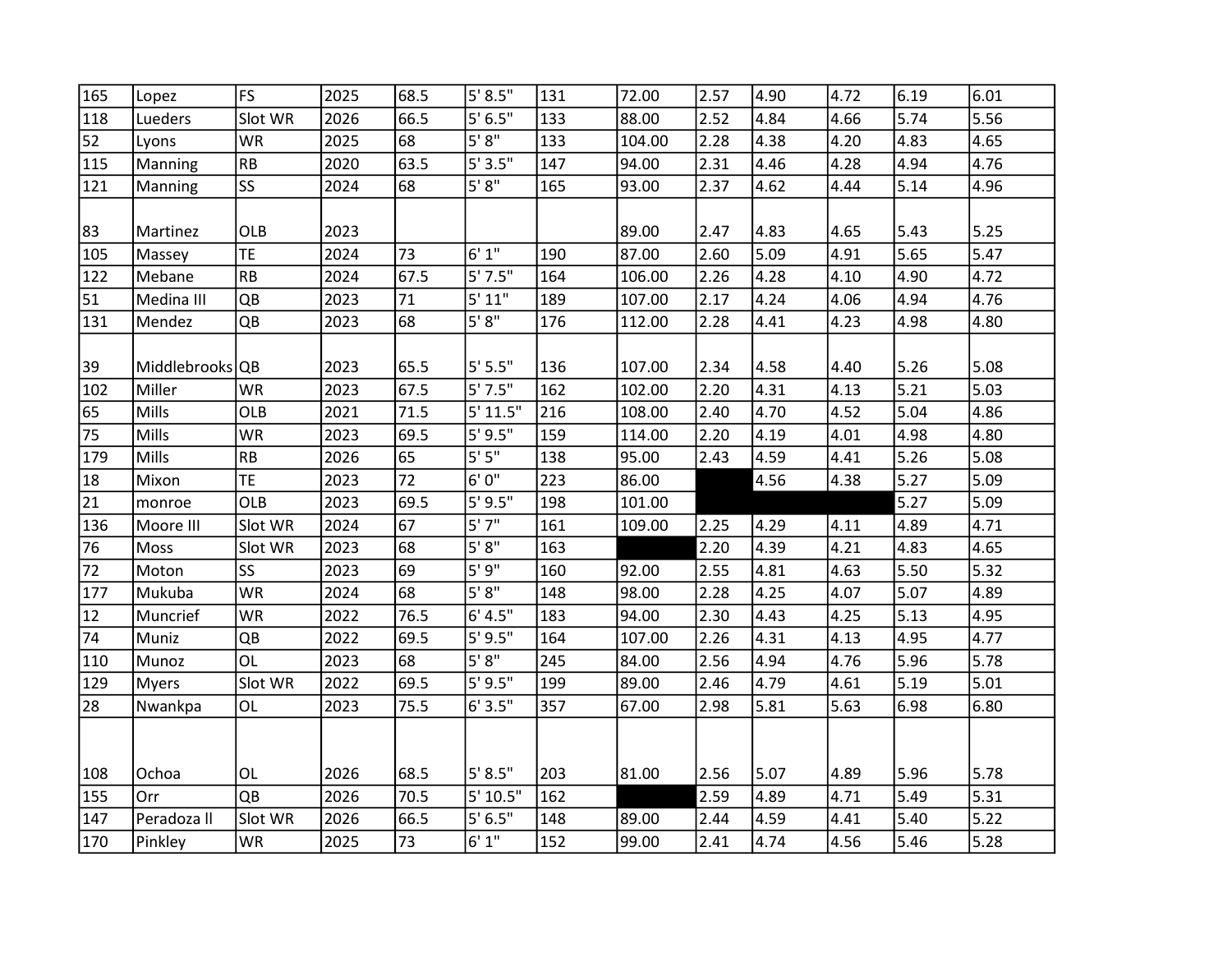| 68  | Podraza          | <b>TE</b> | 2022 | 68.5 | 5' 8.5''  | 197 |        | 2.24 | 4.37 | 4.19 | 5.07 | 4.89    |
|-----|------------------|-----------|------|------|-----------|-----|--------|------|------|------|------|---------|
| 31  | Rainey           | Slot WR   | 2025 | 67.5 | 5'7.5''   | 161 | 98.00  | 2.26 | 4.45 | 4.27 | 5.09 | 4.91    |
| 45  | Ramirez          | OL        | 2022 | 72   | 6'0''     | 228 | 92.00  | 2.46 | 4.74 | 4.56 | 5.60 | 5.42    |
| 81  | Reta             | <b>WR</b> | 2024 | 66.5 | 5'6.5''   | 151 | 94.00  | 2.40 | 4.57 | 4.39 | 5.24 | 5.06    |
| 152 | Robinson jr      | CB        | 2023 | 69.5 | $5'$ 9.5" | 157 | 99.00  | 2.33 | 4.44 | 4.26 | 5.41 | 5.23    |
| 92  | Rodriguez        | QB        | 2023 | 69.5 | 5'9.5''   | 160 | 96.00  | 2.31 | 4.46 | 4.28 | 5.04 | 4.86    |
| 58  | Romo             | <b>WR</b> | 2021 | 68   | 5' 8''    | 144 | 96.00  | 2.37 | 4.49 | 4.31 | 4.99 | 4.81    |
| 145 | Sabsook          | СB        | 2024 | 69.5 | $5'$ 9.5" | 155 | 100.00 | 2.41 | 4.52 | 4.34 | 5.02 | 4.84    |
| 23  | Sampson          | <b>WR</b> | 2020 | 67.5 | 5'7.5''   | 152 |        | 2.51 | 4.94 | 4.76 | 5.62 | 5.44    |
| 54  | Schneringer      | RB        | 2023 | 69.5 | 5'9.5''   | 171 | 117.00 | 2.45 | 4.49 | 4.31 | 4.84 | 4.66    |
| 112 | Schroeder        | QB        | 2024 | 71.5 | 5' 11.5"  | 157 | 108.00 | 2.36 | 4.44 | 4.26 | 5.36 | 5.18    |
| 63  | Scott            | QB        | 2025 | 69.5 | 5'9.5''   | 161 | 100.00 | 2.46 | 4.65 | 4.47 | 5.02 | 4.84    |
| 139 | Stephens         | DE        | 2023 | 63.5 | 5'3.5''   | 144 |        | 2.36 | 4.43 | 4.25 |      | $-0.18$ |
| 80  | Stobb            | QB        | 2023 | 71.5 | 5' 11.5"  | 157 | 107.00 | 2.17 | 4.31 | 4.13 | 5.13 | 4.95    |
|     | Taylor-          |           |      |      |           |     |        |      |      |      |      |         |
| 64  | Johnson          | CB        | 2025 | 65.5 | 5'5.5"    | 133 | 91.00  | 2.33 | 4.58 | 4.40 | 5.30 | 5.12    |
| 125 | Tejeda           | QB        | 2022 | 67.5 | 5'7.5''   | 150 | 96.00  | 2.26 | 4.40 | 4.22 | 4.91 | 4.73    |
| 100 | Tello            | QB        | 2025 | 67.5 | 5'7.5''   | 179 | 98.00  | 2.43 | 4.59 | 4.41 | 5.32 | 5.14    |
| 158 | <b>Terry III</b> | QB        | 2025 | 74   | 6'2''     | 189 |        |      |      |      | 5.10 | 4.92    |
| 37  | Thomas           | TE        | 2024 | 72.5 | 6' 0.5"   | 213 | 104.00 | 2.43 | 4.78 | 4.60 | 5.28 | 5.10    |
| 19  | Thompson         | DE        | 2026 | 66.5 | 5' 6.5''  | 216 | 74.00  | 2.61 | 5.20 | 5.02 | 5.97 | 5.79    |
| 66  | Thompson         | QB        | 2022 | 68.5 | 5' 8.5''  | 154 | 111.00 | 2.24 | 4.45 | 4.27 | 5.13 | 4.95    |
| 146 | Tolbert          | <b>WR</b> | 2023 | 71   | 5' 11"    | 156 | 107.00 | 2.24 | 4.34 | 4.16 | 5.14 | 4.96    |
| 55  | Tso              | DE        | 2025 | 70.5 | 5' 10.5"  | 180 | 92.00  | 2.30 | 4.62 | 4.44 | 5.75 | 5.57    |
| 135 | Villarreal       | Slot WR   | 2024 | 68.5 | 5' 8.5''  | 139 | 96.00  | 2.32 | 4.49 | 4.31 | 5.20 | 5.02    |
| 71  | Walker           | CB        | 2025 | 65.5 | 5' 5.5"   | 132 |        | 2.38 | 4.77 | 4.59 | 5.09 | 4.91    |
| 67  | Walter           | RB        | 2023 | 68   | 5' 8''    | 154 | 114.00 | 2.31 | 4.39 | 4.21 | 4.95 | 4.77    |
| 140 | Webb             | MLB       | 2025 | 69   | 5'9''     | 161 | 87.00  | 2.40 | 4.63 | 4.45 | 5.72 | 5.54    |
| 141 | Webb             | MLB       | 2023 | 72   | 6'0''     | 205 | 101.00 | 2.38 | 4.58 | 4.40 | 5.32 | 5.14    |
| 127 | Whatley          | <b>WR</b> | 2026 | 63.5 | 5'3.5''   | 133 | 98.00  | 2.68 | 5.20 | 5.02 | 5.22 | 5.04    |
| 78  | Wilcox           | <b>WR</b> | 2023 | 67.5 | 5'7.5''   | 148 | 114.00 | 2.29 | 4.43 | 4.25 | 4.90 | 4.72    |
| 35  | Williams         | QB        | 2026 | 69   | 5' 9"     | 168 | 84.00  | 2.48 | 4.62 | 4.44 | 5.52 | 5.34    |
| 84  | Wilson           | <b>WR</b> | 2025 | 72.5 | 6' 0.5"   | 161 | 114.00 | 2.31 | 4.53 | 4.35 | 4.82 | 4.64    |
| 164 | Wilson           | OLB       | 2022 | 70.5 | 5' 10.5"  | 218 | 96.00  | 2.33 | 4.60 | 4.42 | 5.11 | 4.93    |